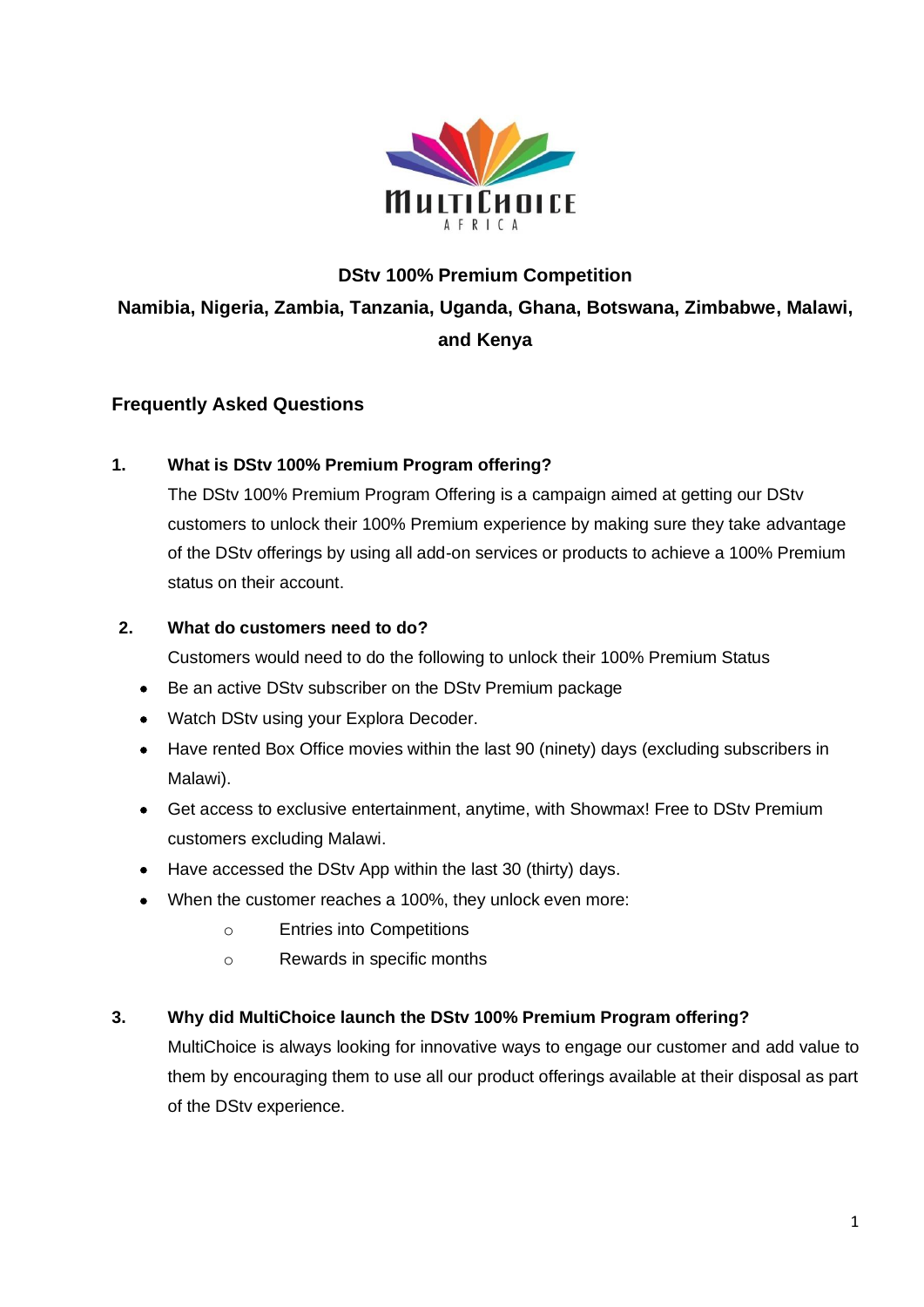# **4. When does the competition start?**

The Competition runs from **01 April 2022** and ends on **31 March 2023**. Terms and conditions apply.

#### **5. Which markets/countries are legible to enter this competition?**

This competition is open to all DStv Premium subscribers in Botswana Ghana, Kenya, Namibia, Malawi, Nigeria, Tanzania, Uganda, Zambia, and Nigeria.

#### **6. Is there a selection process in selecting eligible customers?**

Yes. A selection system will be used to identify eligible customers. Customers must be 100% Premium customer by the last day of the month to qualify for the specific draw/competition.

#### **7. What prizes can be won?**

The prizes may differ in each market, however qualifying participant will be automatically entered a draw to stand a chance to win:

- Spa/Travel Vouchers
- World Cup Ticket with accommodation and flights for 2 (two) people
- A brand new DSTV Explora with 1 (one) month Xtra view
- 1 (one) year Premium Subscription
- In addition, winners will also be awarded 2 (two) tickets to live events in their market if available at the time of the draw

*Please note: MultiChoice may provide the Qualifying Participants with: Guaranteed Value Offerings; and Value offerings of chance (together referred to as "Value Offerings").*

- *Guaranteed Value Offerings* are value offerings that will become available to all Qualifying Subscribers that meet conditions as set out in the Guaranteed Value Offering Mechanics from time to time.
- **Value Offerings of Chance** are value offerings of a limited amount, which may become available to selected Qualifying Subscribers based on conditions and as set out in "Value Offerings of Chance Mechanics.

#### **8.** What are the *Guaranteed Value Offerings* available to qualifying participants?

Qualifying Participant may receive any of the following value offerings:

- Priority Queuing when you contact the DStv call centre.
- Access to DStv's latest Newsletter, for each month that you continue to be a Qualifying Participant.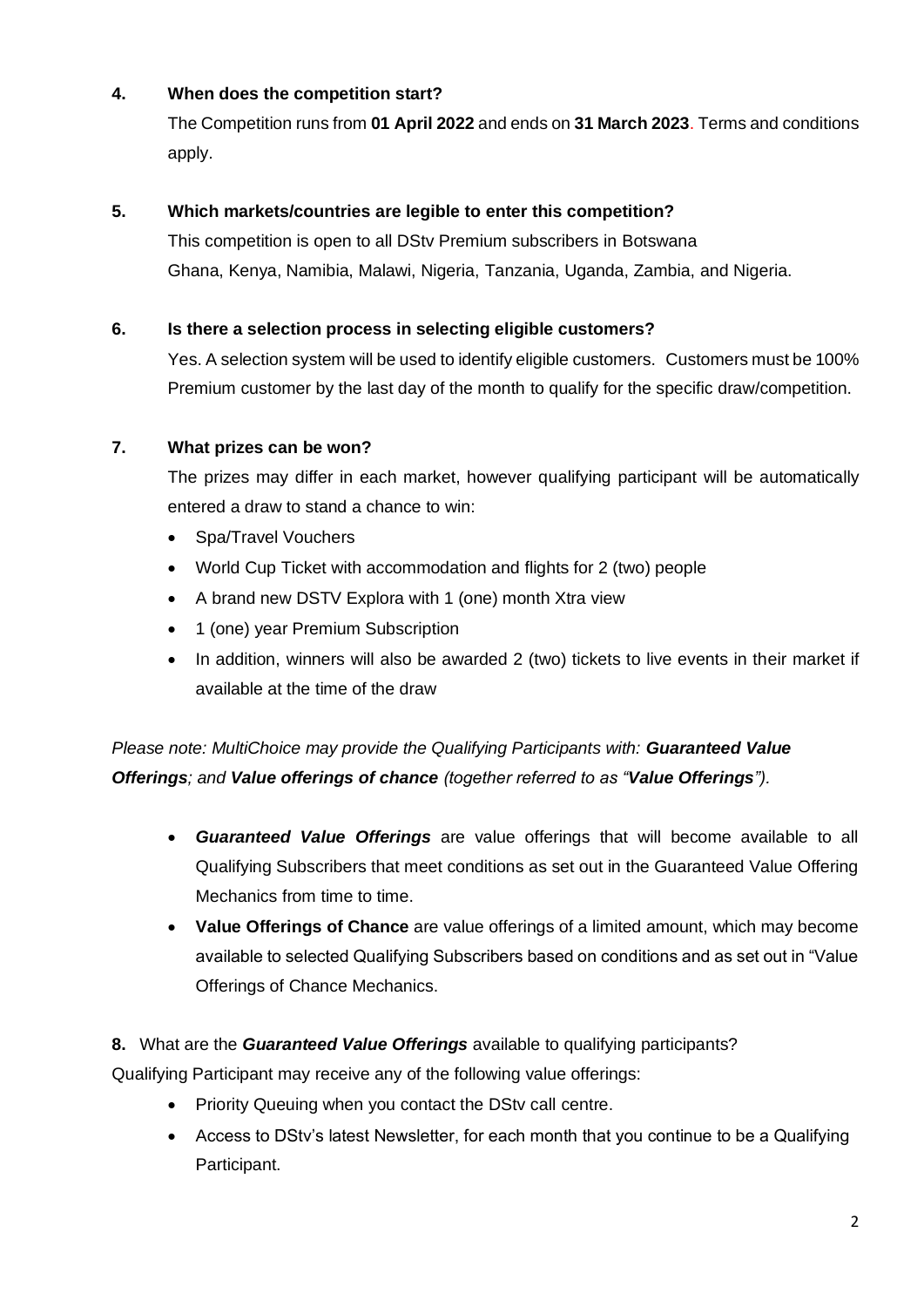- 20% discount on your primary package, during the month of your birthday. This Value Offering is only available once per year, for the duration of the Program Offering, if your date of birth is updated on our system and you are required to have unlocked 100% Premium a month before your Birthday.
- 1 (one) Box Office movie monthly, free of charge, for the period between 1 April 2022 until 31 March 2023 (this award is only available once per Qualifying Customer).
- 1 (one) Golden DStv remote, free of charge, if you are 100% Premium for 3 (three) consecutive months, without disconnecting (this award is only available once per Qualifying Customer).
- 100% discount on your primary package, if you are 100% Premium for 12 (twelve) consecutive months, without disconnecting.
- **9.** What are the *Value Offerings of Chance* offerings available to qualifying participants? As a Qualifying Participant, you may automatically be entered into a draw for the following value offering(s) of chance:
	- Tickets to Live events hosted by DStv in your country,
	- 1 (one) Voucher to use towards spa or travel. The Voucher cannot be exchanged for cash. You must be a Qualifying Participant on 31 May 2022 to be entered into the draw during June 2022.
	- World Cup Tickets with accommodation and flights for 2 (two) people. You must be a Qualifying Participant on 31 August 2022 to be entered into the draw during September 2022.
	- A brand new DStv Explora including Xtra view for 1 (one) month, free of charge. You must be a Qualifying Participant on 30 November 2022 to be entered into the draw during December 2022.
	- 1 (one) year Premium Subscription on 1 (one) account, free of charge. You must be a Qualifying Participant on 28 February 2023 to be entered into the draw during March 2023.

# **10. How long will this competition run for?**

Competition will be running from **01 April 2022** and ends on **31 March 2023.** Terms and conditions apply based on Terms & Conditions per market.

# **10. How many customers will this reward be awarded to?**

All eligible Premium customers will receive the guaranteed awards. Selected customers will receive the awards under the game of chance.